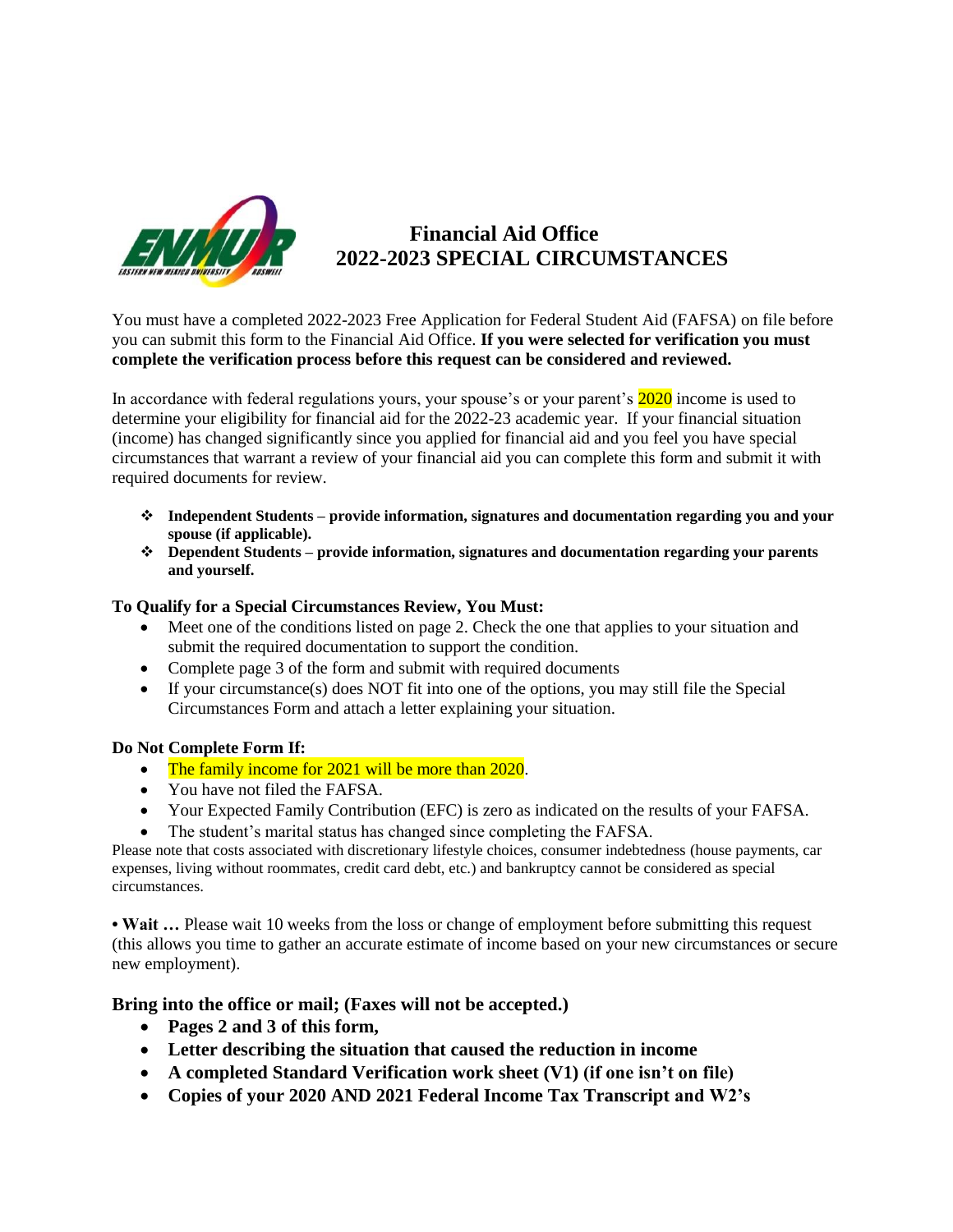# **2022-23 SPECIAL CIRCUMSTANCES**

#### **Student Name** Student ID

#### **REASON FOR REQUEST (Please provide documentation required) LOSS OF INCOME**

**Reduction or loss of income from work for at least ten (10) weeks in 2020**

Student Date of layoff/termination:

Spouse Date of layoff/termination:

Parent Date of layoff/termination:

- A letter from employer verifying loss of employment including effective date
- A copy of the last pay statement showing gross year-to-date income from each job worked for person this applies to.
- Documentation of unemployment benefits from state agency
- Documentation of any severance pay received, or IRA's, stocks, bonds, pensions, etc. converted to cash.
- Have you, your spouse or parents (if applicable) started another job?  $\Box$  No  $\Box$  Yes \*If yes, give start date:

## **Reduction or loss of taxable or untaxed income and/or benefits for at least ten (10) weeks in 2020**

- Please see page three (3), section B and C for examples of taxable/untaxed income. Consideration for early withdrawals from a retirement account may only be reviewed once during a student's enrollment.
- Document the type of income or benefit no longer received and amount received in **2021** What is the source of taxable income and what date did it end?

What is the source of untaxed income and what date did it end?

- **SEPARATION OR DIVORCE IN 2021 (A legal document will be required; no exceptions)** Date of separation\*/divorce:
- Please note that **separation** must have occurred at least ten (10) weeks prior to the submission of this request **and** you must be residing in separate households.
- A copy of legal separation/divorce papers; and documentation of spousal support and/or child support.

#### **DEATH OF A SPOUSE OR PARENT IN 2021** Date of death:

• A copy of the death certificate or obituary; and describe survivor benefits that are to be received including amounts and payment terms.

#### **MEDICAL OR DENTAL EXPENSES PAID BY YOU IN 2020 or 2021**

Total out of pocket expenses must exceed at least 7.5% of your Adjusted Gross Income. Medical expenses paid can only be reviewed for one year. Please select the year you wish to claim:  $\Box 2020 \Box 2021$ 

- Submit a copy of Schedule A—Itemized Deductions from your federal tax return; or
- Submit copies of supporting documentation as proof of out of pocket payments.
- Additional Information: Do not include payments covered by insurance or other resources.
- Do not submit notice of benefits or account statements unless they document personal payments made by your family.

# **OTHER CIRCUMSTANCES NOT ADDRESSED IN THE ABOVE CATEGORIES**

Your special circumstance review may relate to other unusual financial situations that strain payments toward college. When writing your explanation, be sure to give specific dollar amounts.

• Submit a statement that explains changes in your financial and/or family situation. Include copies of supporting documents that you feel help explain your situation, but keep the number of sheets to a minimum.

l,

l,